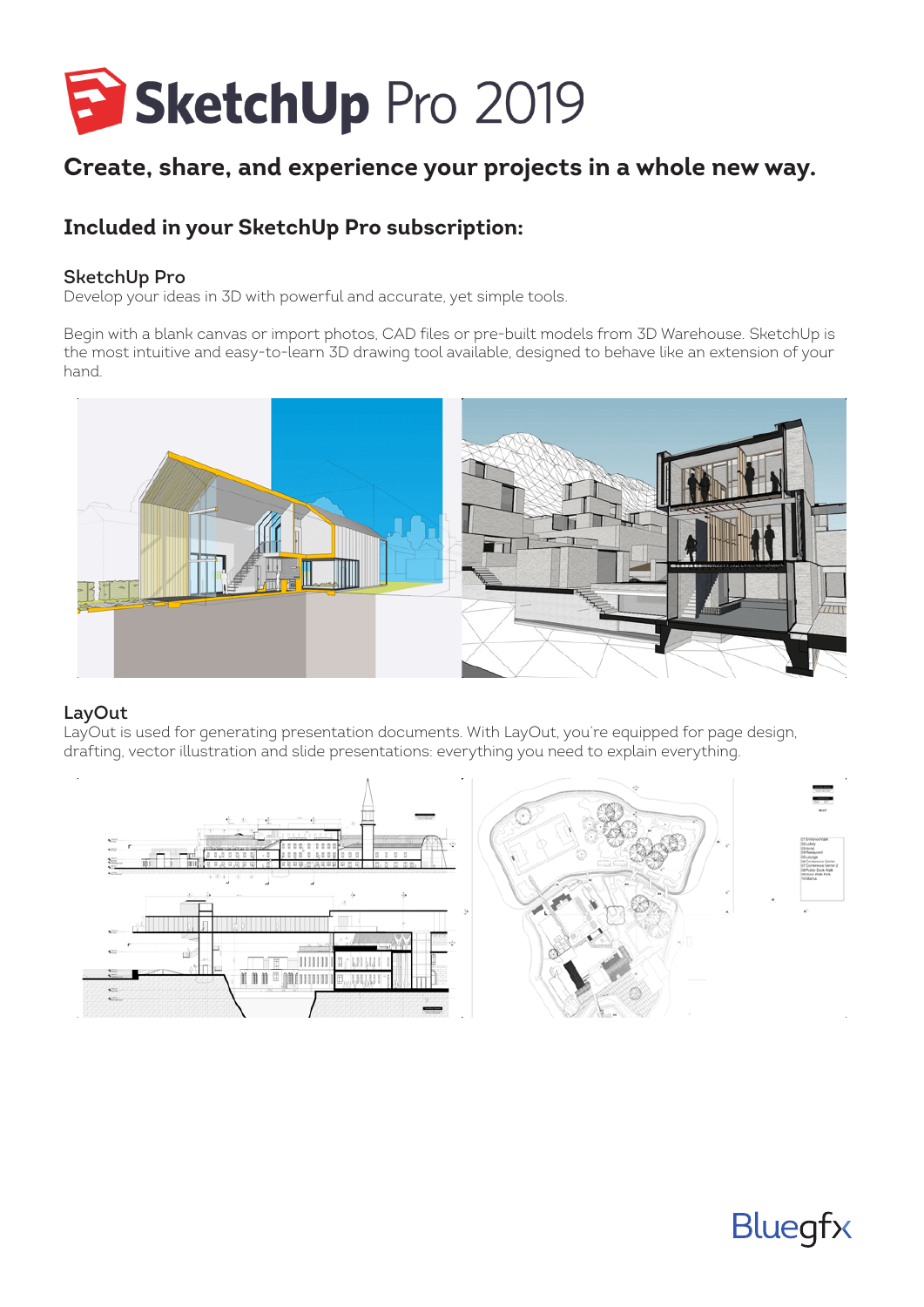### Style Builder

If you're a SketchUp Pro user, Style Builder is part of the package. In this handy little program, you can create your own sketchy edge style from lines you've drawn yourself, either on paper or digitally in an image-editing program.



#### SketchUp Web

Draw and create 3D models wherever you are in the world. Create anything you can imagine in 3D. 3D modelling is more accessible and easier to try than ever before!



#### 3D Warehouse

3D Warehouse contains millions of models created in SketchUp that you can import straight into your own model.